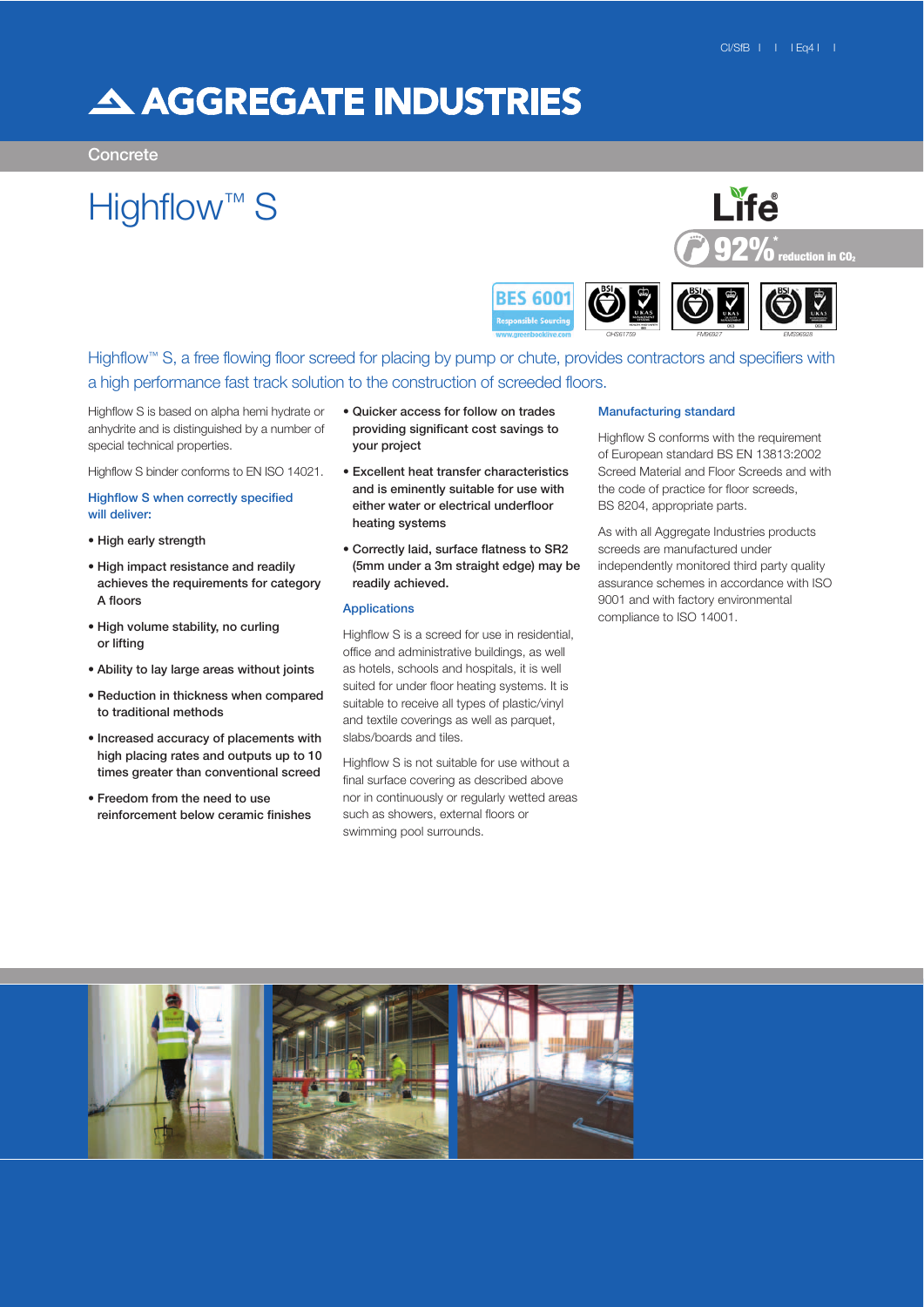## Highflow<sup>™</sup> S

## Performance and technical data Curing Curing Curing Curing Curing Curing Curing Curing Curing Curing Curing Curing Curing Curing Curing Curing Curing Curing Curing Curing Curing Curing Curing Curing Curing Curing Curing Cu

| Available in strength classes from:   | C10 to C30 (EN 13813:2002)                     |
|---------------------------------------|------------------------------------------------|
| Flexural strength from:               | 4 to 6 $N/mm^2$                                |
| Access to light / foot traffic after: | 24 hours                                       |
| Access for light loadings from:       | 48 hours                                       |
| Working time approximately:           | 240 minutes                                    |
| Flow value:                           | 230 - 260 mm (Hagermann Cone)                  |
| Drying time:                          | 1mm/day see note 1                             |
| Drying shrinkage:                     | $\leq 0.02\%$                                  |
| Coefficient of thermal expansion:     | $\leq$ 0.01 mm/m/°C                            |
| Flammability:                         | non-combustible                                |
| Density:                              | $2050 - 2150$ kg/m <sup>3</sup><br>at delivery |
|                                       | $1950 - 2100$ kg/m <sup>3</sup><br>when dry    |
| Minimum laying thickness:             | floating / unbonded 40 mm                      |
|                                       | (bonded 35 mm)                                 |

Note 1: Determined at 20°C and 65% RH for thicknesses up to 40mm. Sections greater than 40mm assume 2 days/mm.

## Installation standard

Highflow S is intended to be placed by screed pump using trained personnel; we can assist you by training your staff.

As Highflow S is intended to be laid unbonded using a debonding membrane, the preparation of the supporting floor may be kept to a minimum; generally the need to scabble or similarly treat the surface is avoided.

The membrane should be flat, free from tenting or folds and continuous; any joints or overlaps, all ducting, box outs and pipework should be taped or sealed to prevent loss or ingress of the flowing product.

A minimum 5mm compressible strip should be placed around the perimeter of the floor.

To ensure a suitably flat surface and correct thickness on completion of placing, the use of a laser levelling system is recommended. Once pumped into place the surface is finished using two passes with a 'dappling' bar with the second pass being at right angles to the first.

It is not necessary or desirable to use a curing membrane.

It is advisable that the building is weather tight. Unglazed windows and unfitted doorways should be covered with polythene to ensure freshly placed flowing screed is protected from rain, frost, and draughts. Direct sunlight may cause cracking and should be avoided during at least the first 24 hours.

Light trafficking of the screed is possible after 24 hours.

Floor finishes may be applied when the residual moisture content is <0.5 CM% for vapour sensitive flooring and <1.0 CM% for vapour permeable flooring.

## Remarks

Room, component and mortar temperatures during installation must be between 5ºC and 35ºC.

Excessive drying rates must be avoided during the first 24 hours.

Prior to installation of floor finishes, the screed may require light sanding to remove any surface laitence, this is dependent on the binder type chosen.

From 48 hours after completion of the installation, dehumidifiers may be used to assist with drying. Where an under floor heating system forms part of the floor, from 7/8 days after placing the system may be used gently and intermittently. Excessive use may cause cracking.